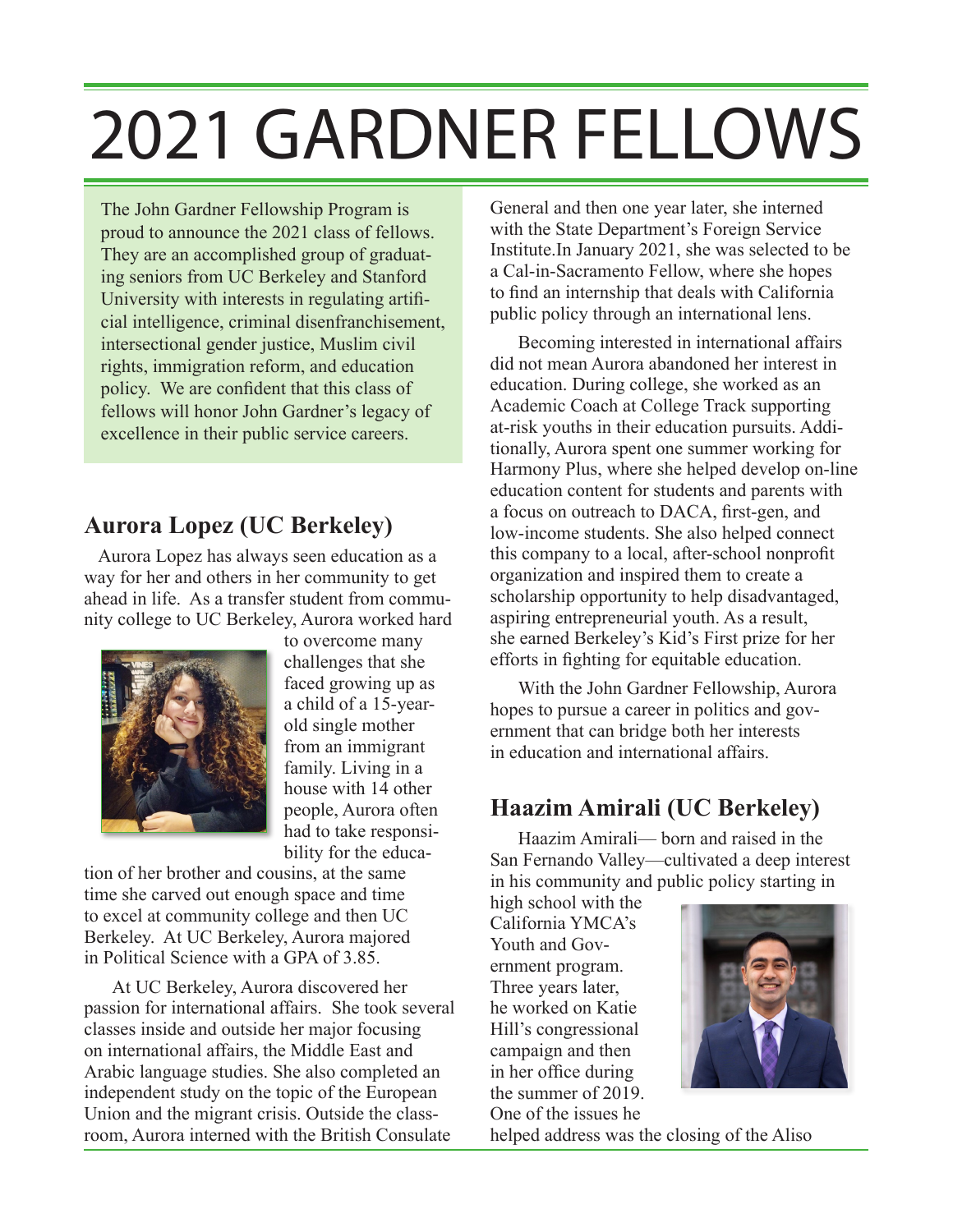Canyon Gas Well, which had devastated his family/community in 2016. At UC Berkeley, Haazim double majored in History and Political Science, writing honor theses in both majors.

On the UC Berkeley campus, Haazim dedicated countless hours to serving in student government. In 2019, he was elected to the ASUC Senate, where he worked to expand the campus' pre-law resources, supported students in residential life, and built a more accessible ASUC. His office helped establish UC Berkeley's first-ever campus-wide pre-law mentorship program, institutionalized town hall requirements for all ASUC elected-officials, and laid the foundations for a new career counselor to work specifically with students in the residential halls.

As an Ismaili Muslim, Haazim often struggled to find his place in community advocacy spaces. However during the summer after his junior year, he had the transformative experience of working as a policy intern with Muslim Advocates. This experience solidified his goals in life and inspired his political science honor thesis which focuses on the electoral success of Muslims post-2016. In fall 2020, he worked as a research and communications intern with the nonprofit Jetpac, building his community organizing skills while also continuing to invest in building more Muslim electoral power.

With the Gardner Fellowship, Haazim hopes to build on this advocacy and to fight for the civil rights of Muslims throughout America. He is excited to be mentored by and work alongside attorneys in the fight as he prepares for a public service career.

### **Madhu Krishnan (UC Berkeley)**

Madhumitha (Madhu) Krishnan, a native of the East Bay, studied Political Science and History at UC Berkeley with a focus on comparative politics and the history of law and government. Madhu wrote her History senior honors thesis on the Madras Torture Commissioner's Report and the origins of colonial policing in South Asia. Madhu has extensive research experience, working with professors in the Political Science Department, the Center for Politics and Development, the Center for Gender and Refugee Studies at the UC

Hastings School of Law, and most recently with the Indian Police Foundation on policing reforms that better protect the rights of human trafficking survivors. Her writing on organ trafficking has been used in the book, Perspectives on Black



Markets, v. 3. Madhu is a member of Phi Beta Kappa, a Critical Language Scholarship Finalist (in Russian), a Washington Leadership Scholar, and a Cal Leadership Award recipient.

In addition to her research experience, Madhu was a public

service leader within both her Berkeley and Bay Area communities. She served as an Editor-in-Chief of the Berkeley Political Review, UC Berkeley's preeminent political journal. She was also a board member and workshop director for the Student Immigration Relief Clinic, where she helped mobilize students to provide aid at naturalization clinics throughout the Bay Area, and co-organized a student trip to volunteer at the Border Rights Project in Tijuana with Al Otro Lado in the midst of President Trump's "zero tolerance policy." Here, she drew attention to the underreported quotidian violence taking place at the border.

Madhu is equally passionate about ensuring that immigrant and marginalized communities have fair representation in government and public service. Growing up as a second-generation immigrant, surrounded by multiple friends and loved ones who were undocumented, she wants to fight to make sure the American Dream is accessible to all. She has worked at the office of Civil Rights in the Department of Commerce, helping to organize the First Generations program to increase support and representation for first-generation civil servants. On campus, she founded and is the director of Women in Politics at Berkeley, an organization that aims to provide a space for those marginalized due to gender identity on the UC Berkeley campus.

As a Gardner Fellow, Madhu hopes to find a placement that focuses on reforming the United States' policing, carceral,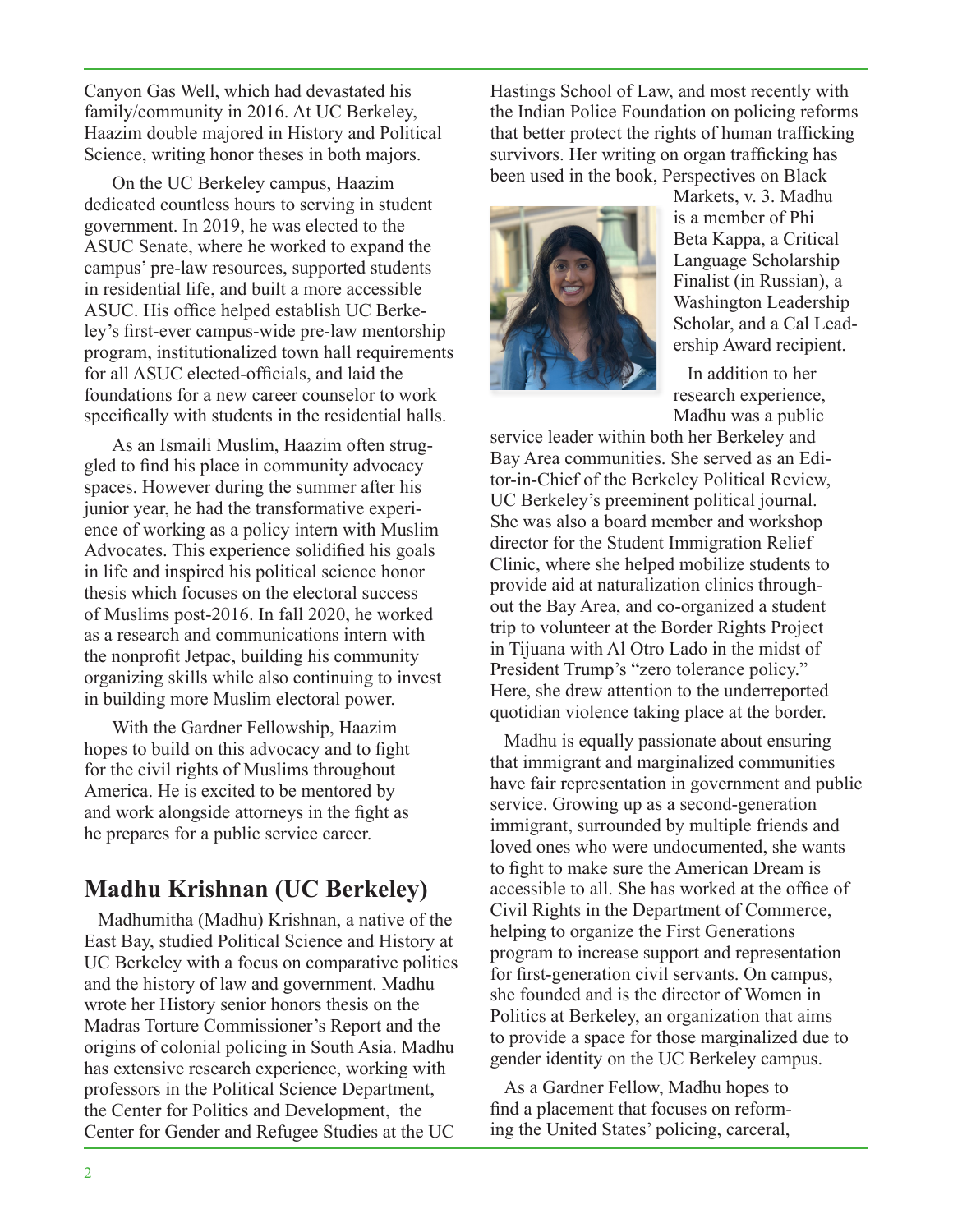and immigration systems, with a particular interest in addressing their intersections.

### **Nik Marda (Stanford)**

Nik Marda was born and raised in Minneso-

ta, and he came to Stanford intending to pursue a career in Silicon Valley. This changed in his first year when he saw Congress struggle to hold Facebook accountable for its role in the Cambridge Analytica scandal.



Nik was struck that Congress did not have enough technical expertise at its disposal to properly investigate and regulate tech companies, and he felt compelled to help fill this critical gap.

Today, Nik works on problems at the intersection of technology and government, with a focus on helping policymakers harness and regulate artificial intelligence. He began to explore this work as a sophomore, serving as a Civic Digital Fellow at the National Institutes of Health, where he built tech products for one of the most visited federal websites. Since then, Nik has worked on tech policy at the National Security Commission on Artificial Intelligence, the Tech Talent Project, and the Office of U.S. Senator Amy Klobuchar. Most recently, he supported the Tech Strategy and Delivery Team on the Biden-Harris Presidential Transition.

At Stanford, Nik has built and sustained communities focused on better aligning tech development with the public interest. He is co-president of the Stanford Public Interest Tech Lab, a group of more than 60 students aiming to improve technology's role in society. He is also a co-founder and co-director of the Stanford Tech History Project, which documents how Stanford's tech ecosystem has changed over the past decade. Nik is also senior editor for Stanford Politics, director of tech for Stanford in Government, and co-founder and strategic director of the Stanford Open Data Project.

In recognition for his leadership and commit-

ment to service, Nik has been named a Truman Scholar and a Coca-Cola Scholar. As a Gardner Fellow, Nik is excited to leverage his technical skills to help tackle current issues in tech policy.

# **Jackie O'Neil (Stanford)**

Jackie O'Neil grew up in Richmond, Virginia, whose history and

politics have had a strong influence on her academic and service experiences. Since arriving at Stanford, Jackie has incrementally narrowed her focus to the issue of criminal disenfranchisement, exploring barriers to



democracy based on contact with the criminal-legal system through the lenses of history, policy, political theory, psychology, and law. Her honors thesis explores the history and impact of felony disenfranchisement.

If not in class, Jackie is likely to be found at The Stanford Daily, where she serves as the staff development director, an editorial board member, and co-chair of The Daily's affinity group for gender-marginalized staffers. She is proudest of her work promoting equity and accessibility in The Daily's coverage and internal operations during her executive editorship in Volume 258.

Outside of The Daily, Jackie enjoys teaching and mentorship: She is a Teaching Fellow for PSYCH 1: An Introduction to Psychology and a former teaching assistant for the Deliberative Discussions program. In 2018, she developed and taught a quarter-long

workshop, "Injustices: The Supreme Court v. We the People," for Stanford's Humanities House. After spending the summer of 2019 as a Cardinal Quarter fellow through Stanford in Government, Jackie became a Cardinal Quarter peer advisor, helping students interested in public service locate and attain mission- driven summer opportunities

Jackie's service focuses on democracy, criminal justice, and racial justice. She has worked at the American Civil Liberties Union